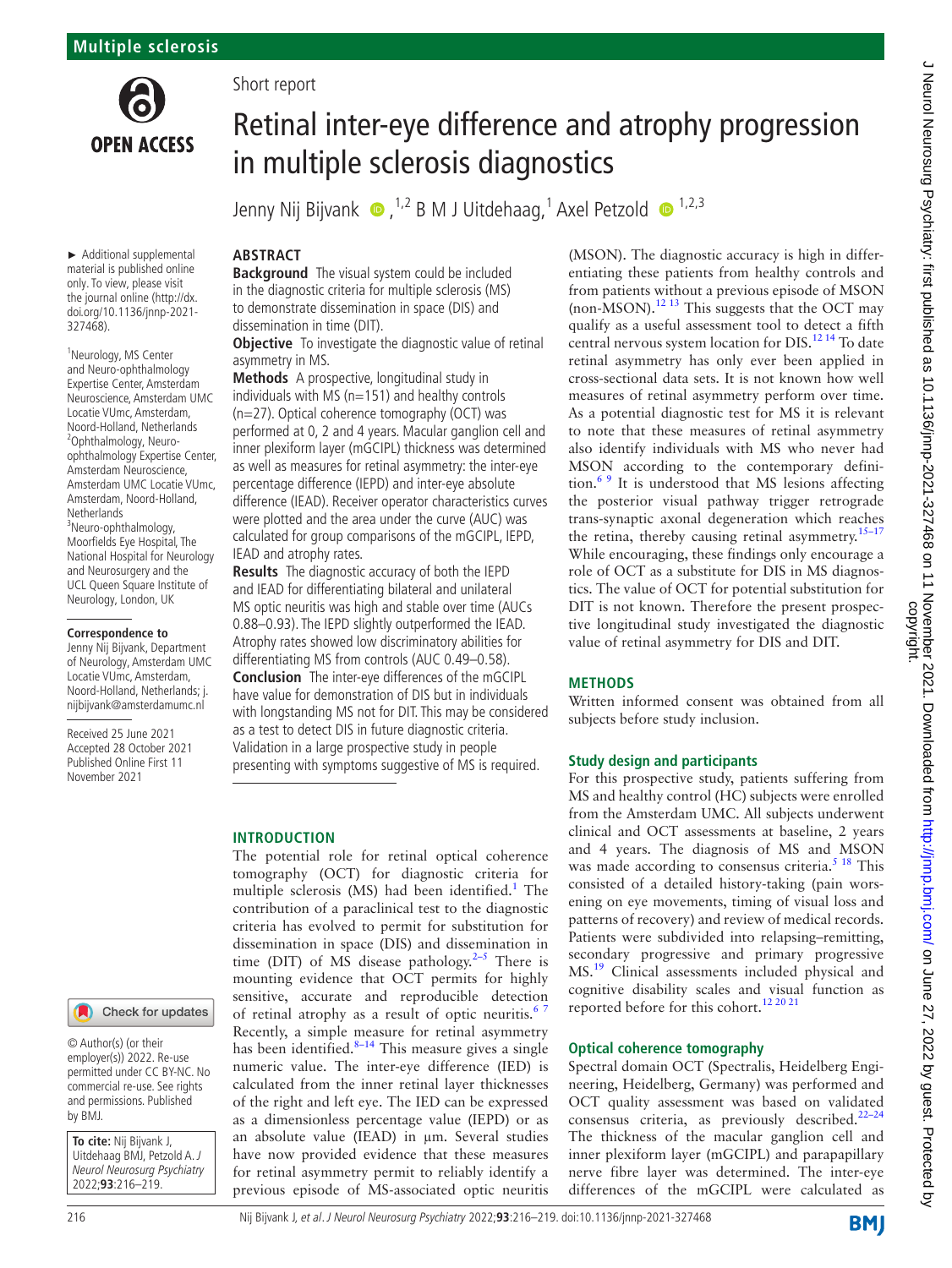described previously.[12 13](#page-3-4) For each analysis we used both the inter-eye percentage difference (IEPD, a dimensionless metric) and inter-eye absolute difference (IEAD, in  $\mu$ m) from the ETDRS grid. The atrophy rates were calculated by dividing the GCIPL difference between two time points by the follow-up time in years (annualised atrophy rates).

#### **Statistical analysis**

Analyses followed EQUATOR (Enhancing the QUAlity and Transparency Of Health Research) reporting guidelines and were consistent with the Strengthening the Reporting of Observational Studies in Epidemiology outline for cohort studies ([https://www.equator-network.org/reporting-guidelines/\)](https://www.equator-network.org/reporting-guidelines/). SAS V.9.4m7 (SAS Institute) was used for all analyses. Data distribution was checked by the Shapiro-Wilk test and visually. Normally distributed data were presented as mean and SD. The median and IQR were shown for non-Gaussian data. Categorical data were presented as number (percentage). Statistical analyses of the OCT data and reporting followed consensus guidelines.<sup>[25](#page-3-9)</sup> The accuracy of diagnostic performance was tested using receiver operator characteristics (ROC) curve analyses. Areas under the curves where compared by a non-parametric approach.<sup>26</sup> Single time point IEPD and IEAD were defined as DIS. Longitudinal changes were used for definition of DIT. First, DIT was analysed for the mean annual atrophy rate. Next, DIT was calculated as the change of the IEPD/IEAD over time. Statistical comparison of ROC curves area under the curve (AUC) and 95% CI for the incremental contribution of each measure was performed using the Wald test for the entire cohort.<sup>[27](#page-3-11)</sup> Test results were considered to be statistically significant for alpha <0.05. Sensitivity and specificity values were based on a 5% cut-off for the IEPD and a 4  $\mu$ m cut-off for the IEAD.<sup>12 13</sup>

#### **RESULTS**

In total 151 patients with MS and 27 HCs were included. The demographic and clinical characteristic are summarised in [table](#page-1-0) 1. Patients had a mean disease duration of 20.8 ( $\pm$ 6.5) years and 98 (65%) showed a relapsing–remitting disease course. Eighty patients (53%) had experienced a clinically identified episode of MSON, of which 30 bilaterally. Characteristic of the MSON groups are shown in [table](#page-1-0) 1.

## **Inter-eye differences**

The IEPD and IEAD values of the HC and MS subgroups are visualised in [figure](#page-2-0) 1. Because the percentage male/female subjects differed between patients with MS and HCs ([table](#page-1-0) 1, p=0.037), the associations between sex and IEPD/IEAD values was tested in both groups. There was no significant association. Likewise, there was no significant effect of current disease modifying treatment use on IEPD/IEAD values. The diagnostic performance of the IEPD and IEAD at different time points is shown in [online supplemental table 1](https://dx.doi.org/10.1136/jnnp-2021-327468) and the ROC curves are visualised in [online supplemental figure 1](https://dx.doi.org/10.1136/jnnp-2021-327468). The diagnostic accuracy differentiating MSON from HCs was high, with good ROC curve AUCs (0.88–0.93). Overall, the IEPD slightly outperformed the IEAD in differentiating MS and MSON from HC, although this difference was not statistically different (comparison of area under the ROC curve, [online supplemental table 1](https://dx.doi.org/10.1136/jnnp-2021-327468)). AUC values of both IEPD and IEAD did not change significantly over time. Furthermore, the diagnostic accuracy for bilateral and unilateral MSON was similar. As expected, diagnostic performance for differentiating non-MSON from HC was lower than for differentiating MSON from HC. The AUC value for differentiating the whole MS group from HC was around 0.8 at every time point.

## **Atrophy rate and change of inter-eye differences**

No significant associations between sex and atrophy rates were found for both patients with MS and HCs. Furthermore, no effect of current use of disease modifying treatment on atrophy rate was found in this cohort. The atrophy rates of the mGCIPL at the different time points for the MS and HC group are visualised in [online supplemental figure 2A](https://dx.doi.org/10.1136/jnnp-2021-327468). The mean annualised atrophy rate in patients with MS from baseline to year 2 was 0.26 ( $\pm$ 0.57), from year 2 to year 4 –0.38 ( $\pm$ 0.82) and from baseline to year 4  $-0.31$  (±0.47). This was not significantly different from HCs (the atrophy rate of individual subjects and of the MSON subgroups is visualised in [online supplemental](https://dx.doi.org/10.1136/jnnp-2021-327468) [figures 3 and 4](https://dx.doi.org/10.1136/jnnp-2021-327468), respectively). The diagnostic performance of the atrophy rates of the mGCIPL for differentiating patients with MS from HCs is shown in [online supplemental table 2](https://dx.doi.org/10.1136/jnnp-2021-327468) and the ROC curves are visualised in [online supplemental figure 1.](https://dx.doi.org/10.1136/jnnp-2021-327468) The atrophy rate from baseline to year 2 showed an AUC of 0.59, from year 2 to year 4 an AUC of 0.66 and from baseline to year 4 an AUC of 0.52. Because of this low discriminatory ability, no

<span id="page-1-0"></span>

| Table 1<br>Subject characteristics (baseline) |                                     |                         |                      |                                    |                                   |
|-----------------------------------------------|-------------------------------------|-------------------------|----------------------|------------------------------------|-----------------------------------|
|                                               |                                     | <b>Patients with MS</b> |                      |                                    |                                   |
|                                               | <b>Healthy controls</b><br>$(n=27)$ | All<br>$(n=151)$        | Non-MSON<br>$(n=71)$ | <b>Unilateral MSON</b><br>$(n=50)$ | <b>Bilateral MSON</b><br>$(n=30)$ |
| Sex (N, female)                               | 12(44)                              | 99 (66)                 | 45(63)               | 34(68)                             | 20(67)                            |
| Age (years)                                   | $52.2 + 5.4$                        | $53.8 + 9.6$            | $56.1 \pm 9.0$       | $51.3 + 9.2$                       | $52.2 \pm 10.6$                   |
| Disease duration (years)                      | N/A                                 | $20.8 + 6.5$            | $20.3 + 6.5$         | $20.4 \pm 6.5$                     | $22.9 \pm 6.1$                    |
| <b>EDSS</b> score                             | N/A                                 | $3.5(3.0 - 5.0)$        | $3.5(3.0 - 6.0)$     | $3.5(2.5-5.0)$                     | $4.0(3.0 - 4.5)$                  |
| Disease course                                |                                     |                         |                      |                                    |                                   |
| Relapsing-remitting (N)                       | N/A                                 | 98 (65)                 | 42 (59)              | 36(72)                             | 20(67)                            |
| Secondary progressive (N)                     | N/A                                 | 34(23)                  | 11(32)               | 14(28)                             | 9(30)                             |
| Primary progressive (N)                       | N/A                                 | 19(13)                  | 18(25)               | 0(0)                               | 1(3)                              |
| Current DMT use (N)                           | N/A                                 | 44 (29)                 | 16(23)               | 19(38)                             | 9(30)                             |
| mGCIPL mean ODS (µm)*                         | $92.1 \pm 6.2$                      | $77.2 \pm 14.0$         | $82.6 \pm 12.6$      | $72.8 \pm 12.4$                    | $70.7 \pm 15.4$                   |

Data are shown as mean±SD, median (IQR) or N (%).

\*Baseline GCIPL ODS values available for 24 healthy controls and 118 patients with MS.

DMT, disease modifying treatment; EDSS, Expanded Disability Status Scale; mGCIPL, macular ganglion cell and inner plexiform layer; MS, multiple sclerosis; MSON, multiple sclerosis-associated optic neuritis; N, number; N/A, not applicable; ODS, left and right eye.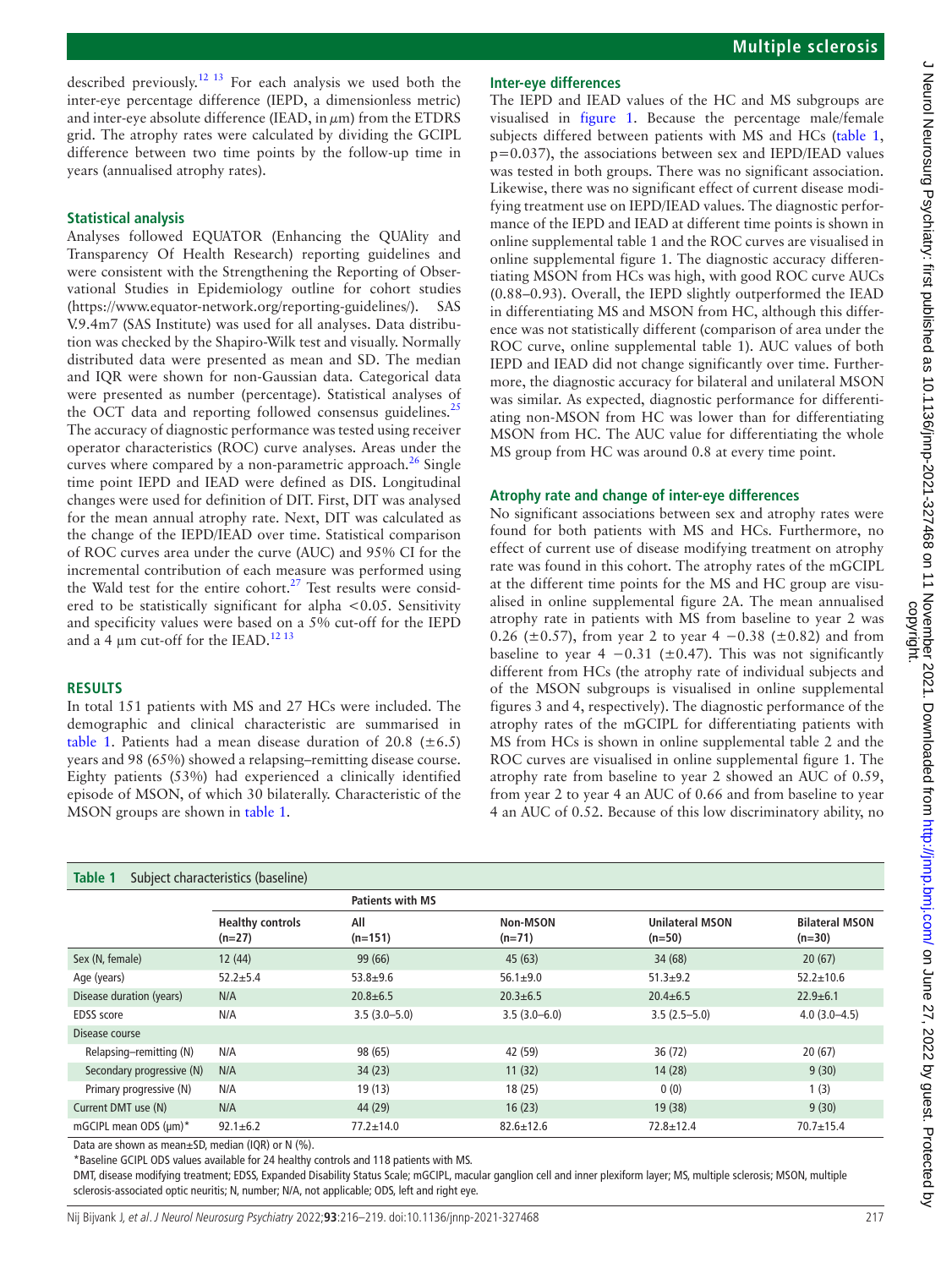

<span id="page-2-0"></span>**Figure 1** Box-and-Whisker plots of (A) the inter-eye percentage differences (IEPD) and (B) the inter-eye absolute difference (IEAD) at baseline, year 2 and year 4. The red line indicates the 5% cut-off for the IEPD and the 4 µm cut-off of the IEAD. BON, bilateral MS associated optic neuritis; HC, healthy controls; MS, multiple sclerosis; NON, no MS associated optic neuritis; ON, unilateral MS associated optic neuritis.The median (bold horizontal line), 25–75 percentiles (box), 5–95 percentiles (whiskers), mean (symbol in the box) and outliers (symbols outside the box) are shown.

relevant diagnostic cut-off for the atrophy rate could be determined. Similar to the atrophy rate, the IEPD and IEAD did not substantially change over time, both for patients with MS and HCs ([online supplemental figure 2](https://dx.doi.org/10.1136/jnnp-2021-327468) B+C, and [online supple](https://dx.doi.org/10.1136/jnnp-2021-327468)[mental figures 5 and 6](https://dx.doi.org/10.1136/jnnp-2021-327468) for individual subjects).

## **DISCUSSION**

The main finding of this study was that the inter-eye difference of the mGCIPL has a high accuracy in diagnosing patients with MS with both unilateral and bilateral optic neuritis over time. The IEPD showed a slightly higher accuracy than the IEAD. The atrophy rate of mGCIPL over a 4-year period showed a low discriminatory value for differentiating patients with MS from HCs in this group of patients with longstanding disease.

Our results on the diagnostic accuracy of inter-eye differences are in line with previous literature.  $8-10$  12 In [online supple](https://dx.doi.org/10.1136/jnnp-2021-327468)[mental table 3,](https://dx.doi.org/10.1136/jnnp-2021-327468) sensitivity and specificity of optimised cut-off of the inter-eye differences of the mGCIPL in these studies are summarised. Both diagnostic accuracy and the optimised cut-off value varied depending on the groups compared in the study. Highest accuracy (sensitivity 100% and specificity 98%) was

found when a group of patients with unilateral optic neuritis (not specifically due to MS) was compared with  $HCs$ .<sup>[8](#page-3-3)</sup> When the reference is a diseased group, sensitivity and specificity drop, <sup>[9 10](#page-3-12)</sup> to respectively 67.3% and 67.4% when comparing MSON to non-MSON.<sup>[9](#page-3-12)</sup> Our longitudinal result confirm the previous cross-sectional finding<sup>12</sup> that the inter-eye differences also have a high diagnostic accuracy for bilateral MSON, besides for unilateral MSON.

In our study and previous studies. $10\frac{14}{14}$  the diagnostic accuracy was higher for the IEPD than the IEAD. One advantage of the IEPD is that it is a dimensionless measure, with might be helpful to for pooling data from different devices and different segmentation software. This however has to be confirmed in future studies which investigate different devices in parallel. The IEPD is probably not sensitive in differentiating MSON from other types of optic neuritis. Therefore it could be useful as an *additional* paraclinical test in the diagnosis of MS.

The diagnostic accuracy of the inter-eye differences for differentiating non-MSON from HCs was moderate to good (AUC 0.66–0.73). The 5% cut-off for the IEPD resulted in sensitivity values between 41% and 49%. This suggests that at least part of this group has either suffered from a subclinical optic neuritis or asymmetrical pathology further along the visual pathway, resulting in retrograde (trans-synaptic) degeneration. A limitation of the present study is that we cannot make conclusion about the aetiology of this asymmetry. Studies in earlier phases of the disease with frequent radiological and OCT follow-up would be useful in evaluating the chain of events leading to (asymmetrical) retinal atrophy. Future development of automated region of interest analysis are eagerly awaited as they permit for a more detailed comparison of hemispheric asymmetry in MS lesion distribution. Presently this is still a very labour and time consuming manual approach.<sup>28</sup>

The atrophy rate of the mGCIPL was similar in our MS group and the HC group. One reason for this could be the relatively long disease duration of the patients with MS. Previous studies have shown that thinning of the retinal layers occurs most rapidly during the early stages of diseases.<sup>29</sup> Potentially, in the larger part of our group a plateau effect occurred, which is a limitation of the present study. Extending the current approach to a MS group early in the disease could be useful. Related to this, the target population for using inter-eye differences for DIS would be patients suspected of (relapsing–remitting) MS. This differs from our population with a longer disease duration and more frequently a progressive disease type. Another limitation of our study is the relatively low number of HCs. We would be hesitant to extrapolate from present study to longitudinal atrophy rates across all MS subtypes, as we neither have the cohort size nor did we apply mixed-effect modelling. Based on the present data we cannot recommend OCT to substitute for DIS. Finally, we did not investigate the effect of the number of clinical episodes of MSON on mGCIPL or IEPD/IEAD. Such studies should also include functional outcome measures, as structural and functional damage after one or more episodes of optic neuritis might not be completely congruent.<sup>[30 31](#page-3-16)</sup>

In conclusion, the inter-eye differences of the mGCIPL are robust measures over time for diagnosing a previous episode of MSON. This provides support for OCT as an additional paraclinical test for a fifth central nervous system location for DIS.

**Contributors** JNB - Data analysis and interpretation, writing & revision of manuscript BMJU - Data interpretation, critique & revision of manuscript AP - Data analysis and interpretation, writing & revision of manuscript